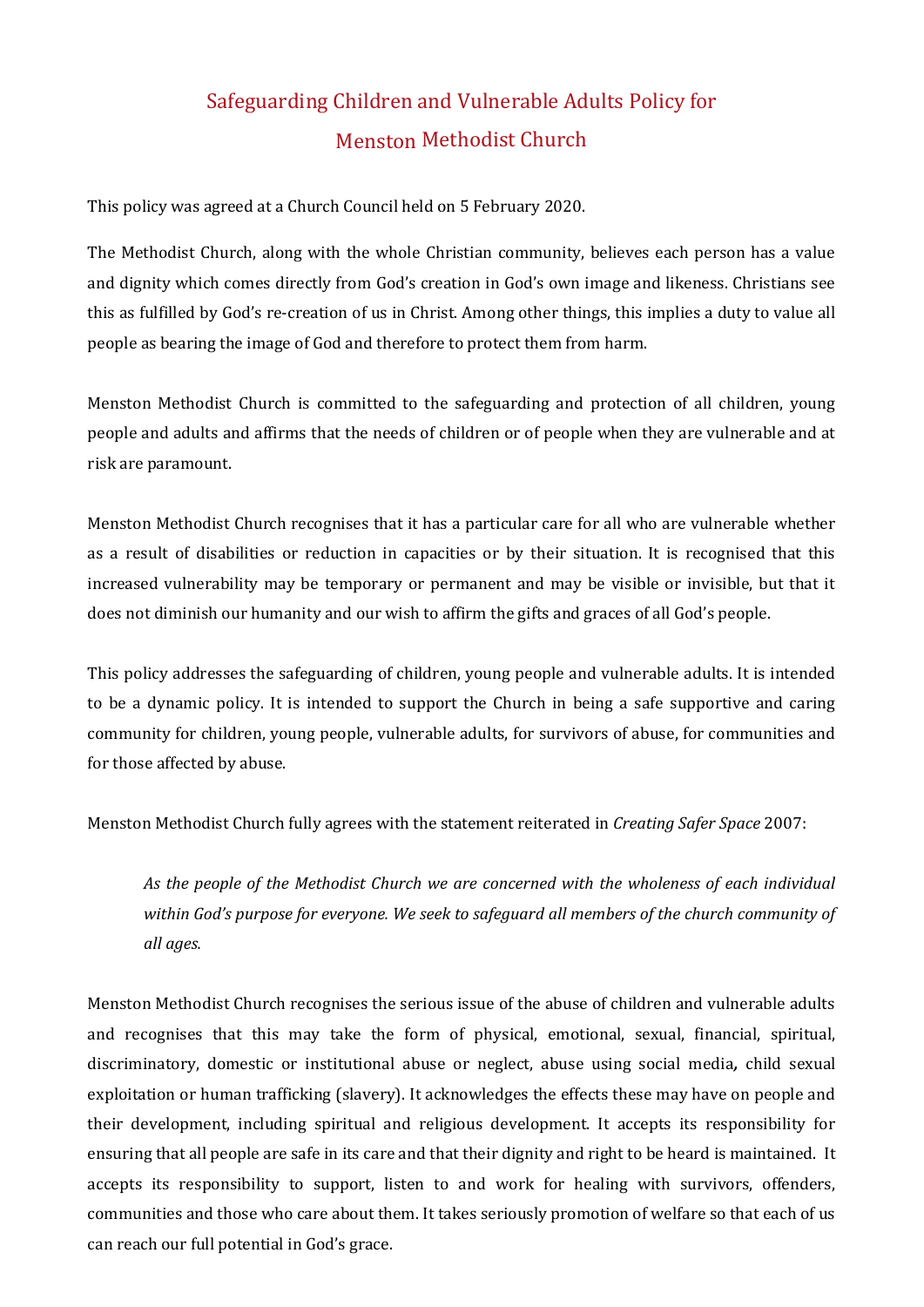Menston Methodist Church commits itself to:

- **RESPOND** without delay to any allegation or cause for concern that a child or vulnerable adult may have been harmed or may suffer harm, whether in the church or in another context. It commits itself to challenge the abuse of power of anyone in a position of trust.
- **IMPLEMENT** the Methodist Church Safeguarding Policy, Procedures and Guidance; government legislation and guidance and safe practice in the circuit and in the churches.
- The **PROVISION** of support, advice and training for lay and ordained people to ensure that people are clear and confident about their roles and responsibilities in safeguarding and promoting the welfare of children and adults who may be vulnerable.
- **AFFIRM** and give thanks for those who work with children and vulnerable adults and also acknowledge the shared responsibility of all of us for safeguarding children and vulnerable adults who are on our premises.

## **Church Council**

It is the responsibility of each Church Council to appoint a Church Safeguarding Officer and there should be no gaps in this crucial provision. It is not appropriate for the minister to fill any gap, because of the potential conflict of roles. The role will usually be undertaken on a voluntary basis although expenses should be met. Ultimate responsibility for safeguarding within the church lies with the Church Council.

Menston Methodist Church appoints Charlotte Montague as Church Safeguarding Co-ordinator, (to be appointed) as Church Safeguarding Officer for Vulnerable Adults and Susan Brown as Church Safeguarding Officer for Children and Young People and supports them in their role, which is to:

- i) provide support and advice to the minister and the stewards in fulfilling their roles with regard to safeguarding
- ii) ensure that a suitable, signed church safeguarding policy is displayed at all times in the church on a safeguarding noticeboard, along with names of current safeguarding officers, national helplines and other suitable information. This must be renewed annually
- iii) record all safeguarding issues that are reported to the church safeguarding officer, according to Methodist policy and practice and promote the requirement for others to do the same
- iv) identify and inform those who are required to attend safeguarding training and maintain records of attendance. Work with the circuit safeguarding officer and DSO to arrange training
- v) attend training and meetings relating to the role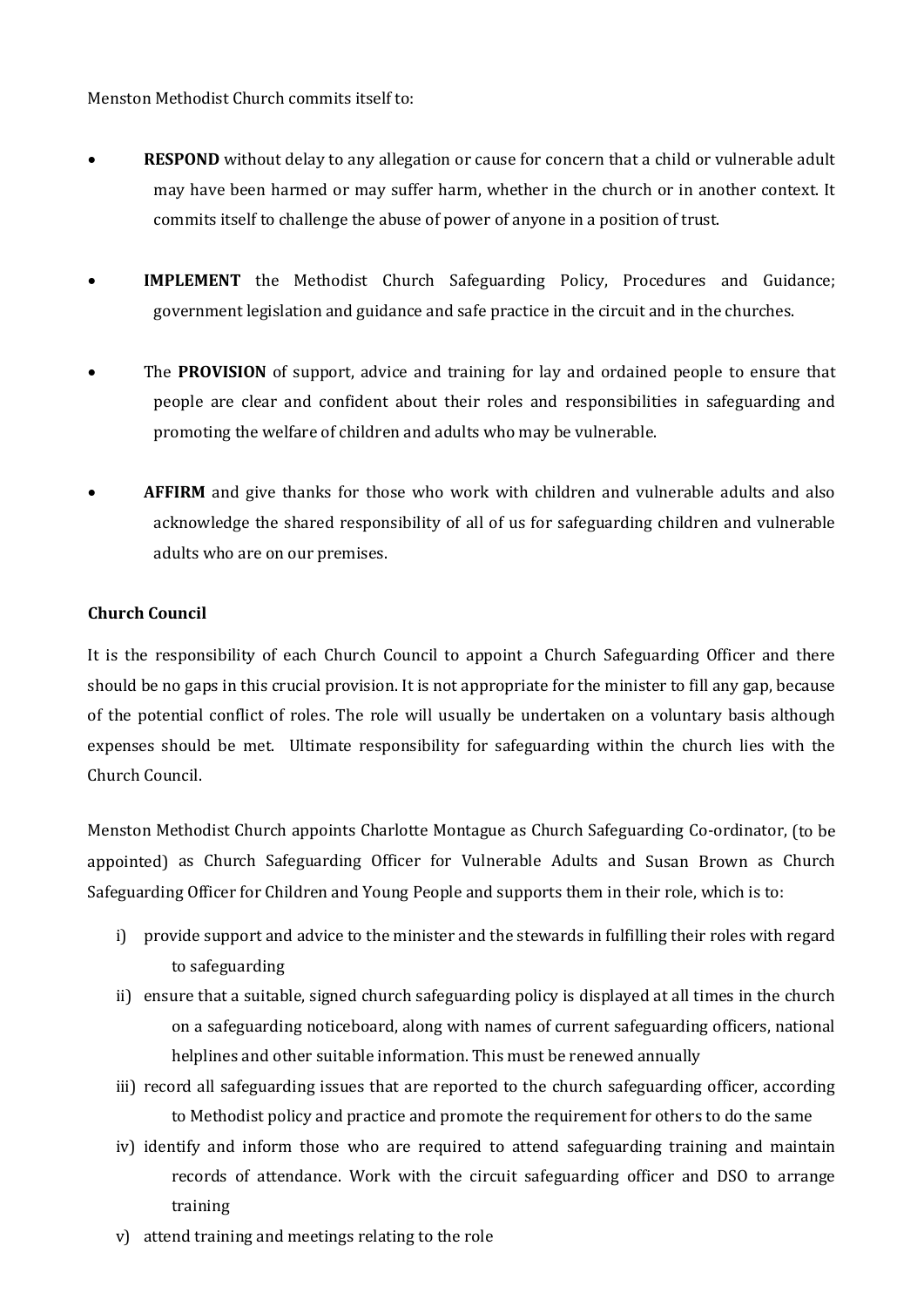- vi) work in partnership with the caretaker, stewards and user groups to promote good safeguarding practice on church premises. This will include gaining written confirmation that hirers of church premises are aware of the church safeguarding policy or are using an appropriate policy of their own
- vii) check that safeguarding is included as an agenda item at all Church Council meetings and report to the Church Council annually
- viii) inform all those with responsibility for recruitment, whether paid or voluntary, of their obligation to follow safer recruitment procedures
- ix) advise the circuit safeguarding officer and/or DSO of any issues with compliance with safeguarding training, policy or safer recruitment requirements and respond promptly to any request from them for an audit of safeguarding activities.

## **1. Purpose of the policy**

The purpose of the church safeguarding policy is to check that procedures are in place and provide clarity about the roles and responsibilities of those trusted with promoting the church as a safe space for all its users. It is to be read in conjunction with the Methodist Church Safeguarding Policy, Procedures and Guidance (2019).

#### **2. Good practice**

We believe that good practice means:

- All people are treated with respect and dignity.
- Those who act on behalf of the Church should not meet or work alone with a child or vulnerable adult where the activity cannot be seen unless this is necessary for pastoral reasons, in which case a written record of this will be made and kept, noting date, time and place of visit.
- The church premises will be assessed by the church safeguarding officer with the property steward and/or their representatives at least annually for safety for children and vulnerable adults and a written risk assessment report will be given annually to the Church Council. This will include fire safety procedures. The Church Council will consider the extent to which the premises and equipment are suitable or should be made more suitable.
- Any church-organised transport of children or vulnerable adults will be checked to ensure that the vehicle is suitable and insured and that the driver and escort are appropriate. A record will be kept in the church file for each driver/car.
- Activity risk assessments will be undertaken before any activity takes place to minimise the risk of harm to those involved. Approval will be obtained from the event leader/minister. A written record of the assessment will be retained securely.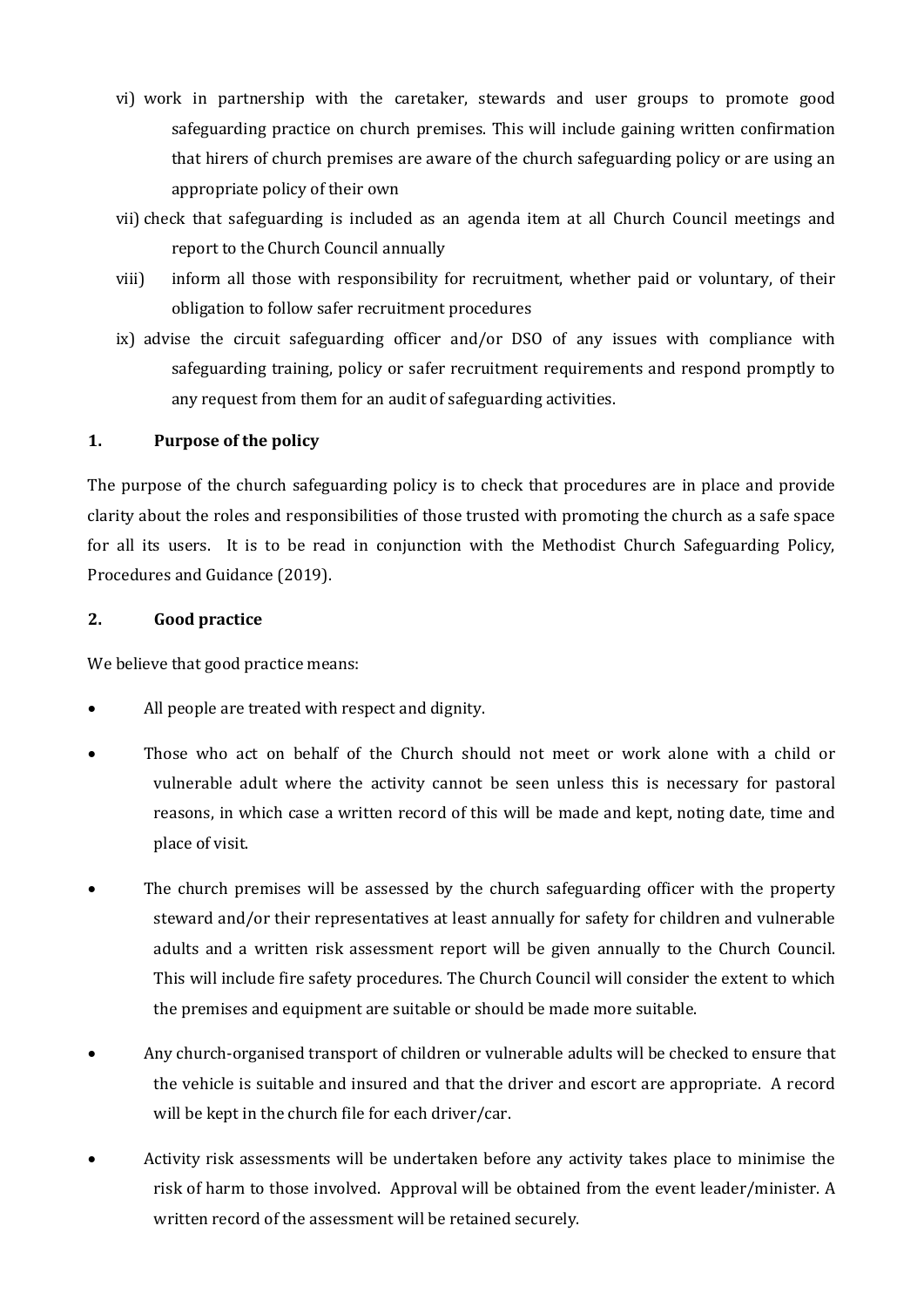• Promotion of safeguarding is recognised to include undertaking those tasks which enable all God's people to reach their full potential. The Church Council will actively consider the extent to which it is succeeding in this area.

These things are to safeguard those working with children, young people and those adults who may be vulnerable.

## **3. Appointment and training of workers in the church**

Workers will be appointed after a satisfactory DBS disclosure and following the safer recruitment procedures of the Methodist Church. Each worker will have an identified supervisor who will meet at regular intervals with the worker. A record of these meetings will be agreed and signed and the record kept. Each worker will be expected to undergo basic safeguarding training, within the first six months (agreed by Methodist Conference in 2011 -*Creating Safer Space Report*) of appointment. The other training needs of each worker will be considered (eg food hygiene, first aid, lifting and handling).

## **4. Pastoral visitors**

Pastoral visitors will be supported in their role with the provision of basic safeguarding training upon appointment. If they are undertaking tasks for which a DBS would be required, this will be undertaken prior to appointment.

# **5. Guidelines for working with children, young people and vulnerable adults**

A leaflet outlining good practice and systems will be produced and given to everyone who works with children, young people and vulnerable adults. This leaflet will be reviewed annually.  $1$ 

## **6. Ecumenical events**

Where ecumenical events happen on church premises, safeguarding is the responsibility of this Church Council.

# **7. Events with church groups off the premises**

Adequate staffing, a risk assessment and notification of the event must be given to the church safeguarding officer PRIOR to the agreement for any event or off site activity. Notification of the event will also be given to the church council secretary: Mrs Julie Jennings.

If the activity is unusual or considered to be high risk the church safeguarding officer will contact the circuit safeguarding officer in order that it can be ratified or any queries raised.

## **8. Other groups on church premises**

Where the building is hired for outside use, the hirer signing the letting agreement [\(www.tmcp.org.uk/property/letting-property-and-third-party-use\)](http://www.tmcp.org.uk/property/letting-property-and-third-party-use) will be given a copy of that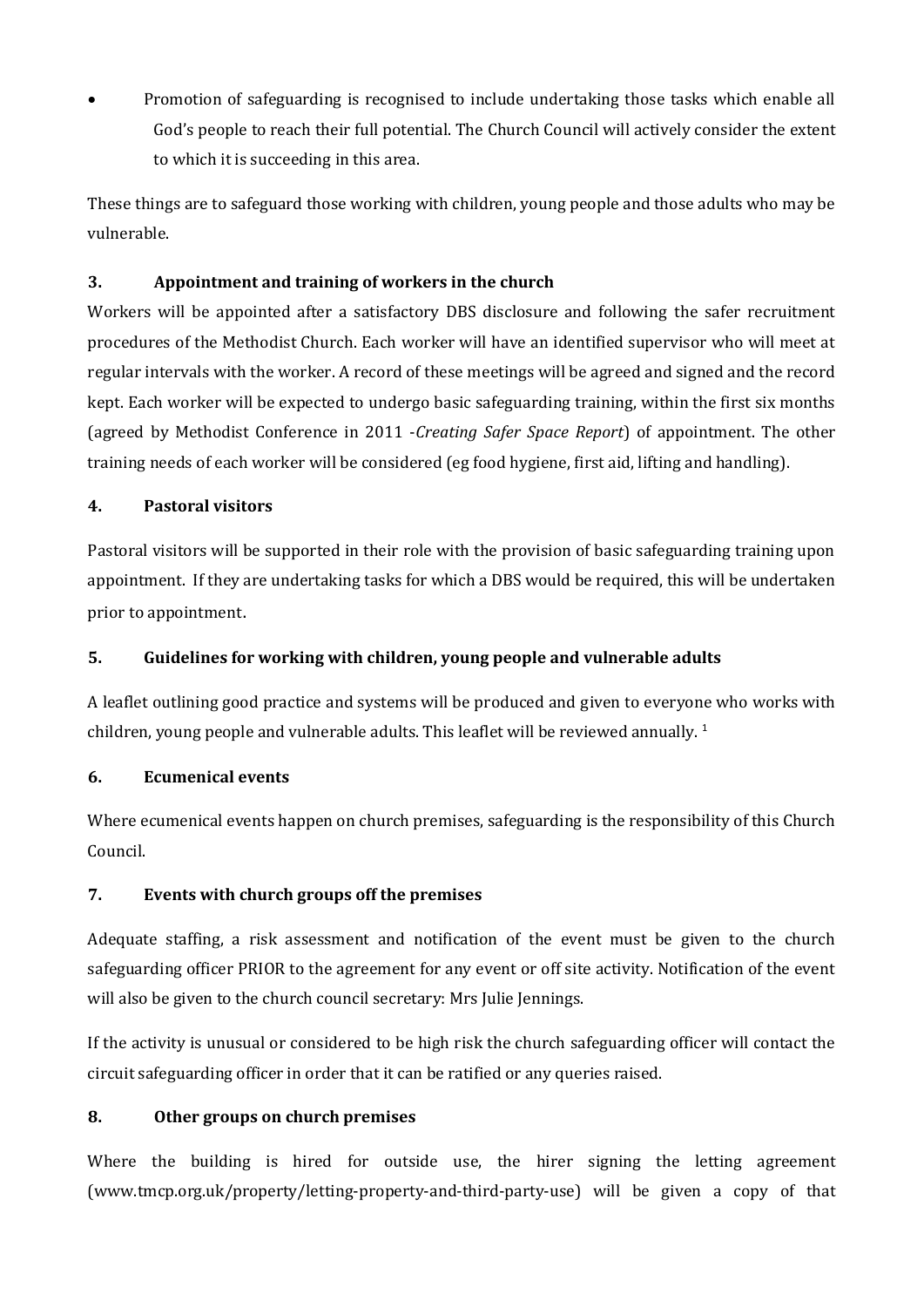agreement and the appropriate leaflet<sup>1</sup>. The caretaker will consider the various users of the building in making lettings. All lettings will be notified to the church safeguarding officer who will keep the records and take advice as appropriate from both the District Safeguarding Officer and Circuit Safeguarding Officer.

## **9. Forms and record keeping**

- Holders of an office within the church must complete and sign a confidential declaration.
- Volunteers working with children, young people or vulnerable adults must register and enter into a volunteer agreement using form A.
- Keyholders must sign form D and acknowledge the conditions of issue.

## **10. Complaints procedure**

There is a formal complaints procedure within the Methodist Church, which allows issues to be raised about actions or behaviour by a member or officer of the Church. In addition, employed staff will be subject to relevant contractual procedures. All complaints will be responded to with care, diligence and impartiality. The provisions of Part 11 of the Constitutional Practice and Discipline of the Methodist Church will be followed. A complaint should be addressed to the superintendent minister, the Revd. Tim Perkins. If a complaint is made to another person it should be referred to them. Meetings will be arranged with the person making the complaint and, usually, the person against whom the complaint has been made, in an attempt to resolve it. If the complaint is against the superintendent, it should be sent to the District Chair, the Revd Kerry Tankard at Touchstone 4 Easby Road Bradford BD7 1QX.

Safeguarding officers must be informed of any complaint or issue relating to the potential abuse of children or adults who may be vulnerable. They will support prompt action to respond to the circumstances of any safeguarding concern, whether or not any party involved wishes to make a formal complaint through the Methodist Church.

## **11. Online Safety and Photography**

The Church recognises that for many children and young people using the internet is a regular part of their lives and has a significant impact on their social development. In accordance with the Methodist Church Safeguarding Policy we will take all possible steps to protect children and young people from significant harm or risk when using the internet or any other form of technology. These steps will include:

Permitting photography/video at church events only with the agreement of each child/young person and permission of a parent or guardian.

 $<sup>1</sup>$  Such as the code of safer working practice leaflet in the appendices of the  $\overline{\text{Safeguarding Policy}}$ , Procedures and Guidance for the Methodist Church</sup> or the quick reference guide <https://www.methodistpublishing.org.uk/books/pe750-sg-16/safeguarding> .